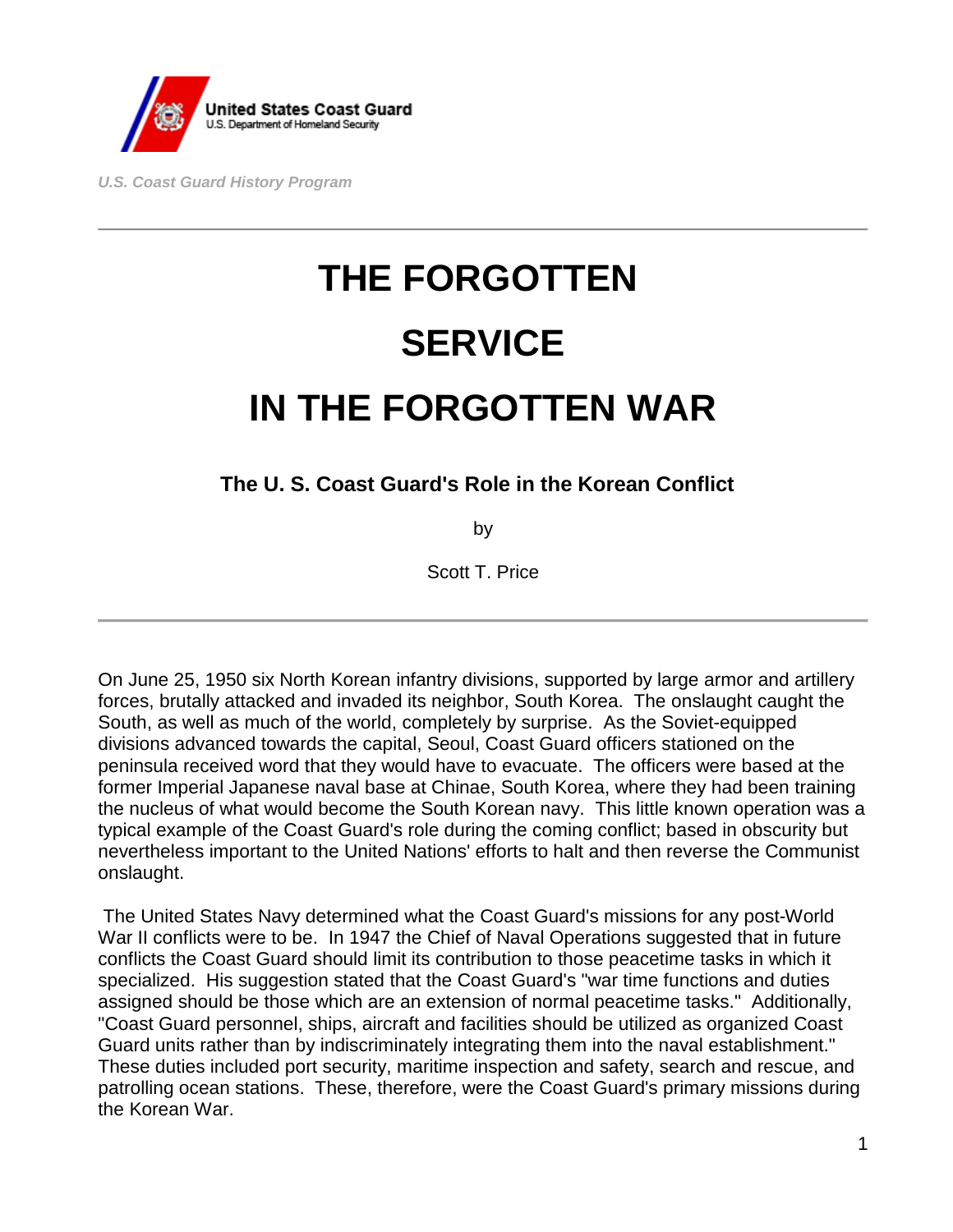### **CHINAE**

In 1946 the U. S. Army, which commanded the military forces in South Korea, asked for a contingent of active-duty Coast Guard officers to organize, supervise, and train a small Korean coast guard. The Coast Guard quickly complied. Captain George McCabe, a Coast Guard hero of World War II and the first to command the contingent, arrived in South Korea on 23 August 1946. In fact he actually commanded the nascent Korean Coast Guard until the Korean government appointed Lieutenant Commander Sohn Won Yil as its first native commanding officer. From then on, McCabe and Sohn commanded the service jointly.

Their task proved to be extremely complicated. First, they had to establish an enlisted training facility and begin recruiting operations. Then they needed to establish an officer candidate program to train officers to command the service.

They also agreed to develop an academy, complete with a four-year degree program much like the service academies in the United States. Due to a pressing need for personnel, however, the degree program was cut to two years. Despite the language difficulties, a lack of equipment, and a high initial desertion rate, McCabe and his staff successfully nurtured the beginnings of a new coast guard for the Korean nation.

They acquired former Japanese navy warships to serve as training vessels and refurbished equipment left behind by the Japanese occupation forces. They repaired the buildings and built barracks for the trainees. In general the Coast Guard did what it has always done, successfully fulfilled an assigned task with little or no support and practically no resources. The whole structure of the training effort, however, was soon to undergo a significant change.

### **The Coast Guard's advisory team**

In May 1948 Commander William C. Achurch arrived in Korea and became the "Head Advisor to Commander, Service Forces, Korean Coast Guard" and commanding officer of the U. S. Coast Guard Detachment at Chinhae.

When the South Korean government decided that it would change its coast guard to a navy in 1948, the active duty U. S. Coast Guard officers returned home. As one officer put it, "The U. S. Coast Guard didn't feel obligated to train a foreign navy and the U. S. Coast Guard Detachment was withdrawn." The U. S. Army then hired a number of retired or reserve Coast Guard officers and men to assist the new Korean Navy, including Commander Achurch.

Training continued unabated for the next few years. The training teams continued to struggle with a number of difficulties including cultural differences, language, and as always, funding. The base gained some notoriety when Achurch hosted a conference between the Nationalist Chinese leader, Chiang Kai-shek and the president of South Korea, Syngman Rhee for a three-day meeting in August of 1949. Later, President Rhee became a frequent visitor to the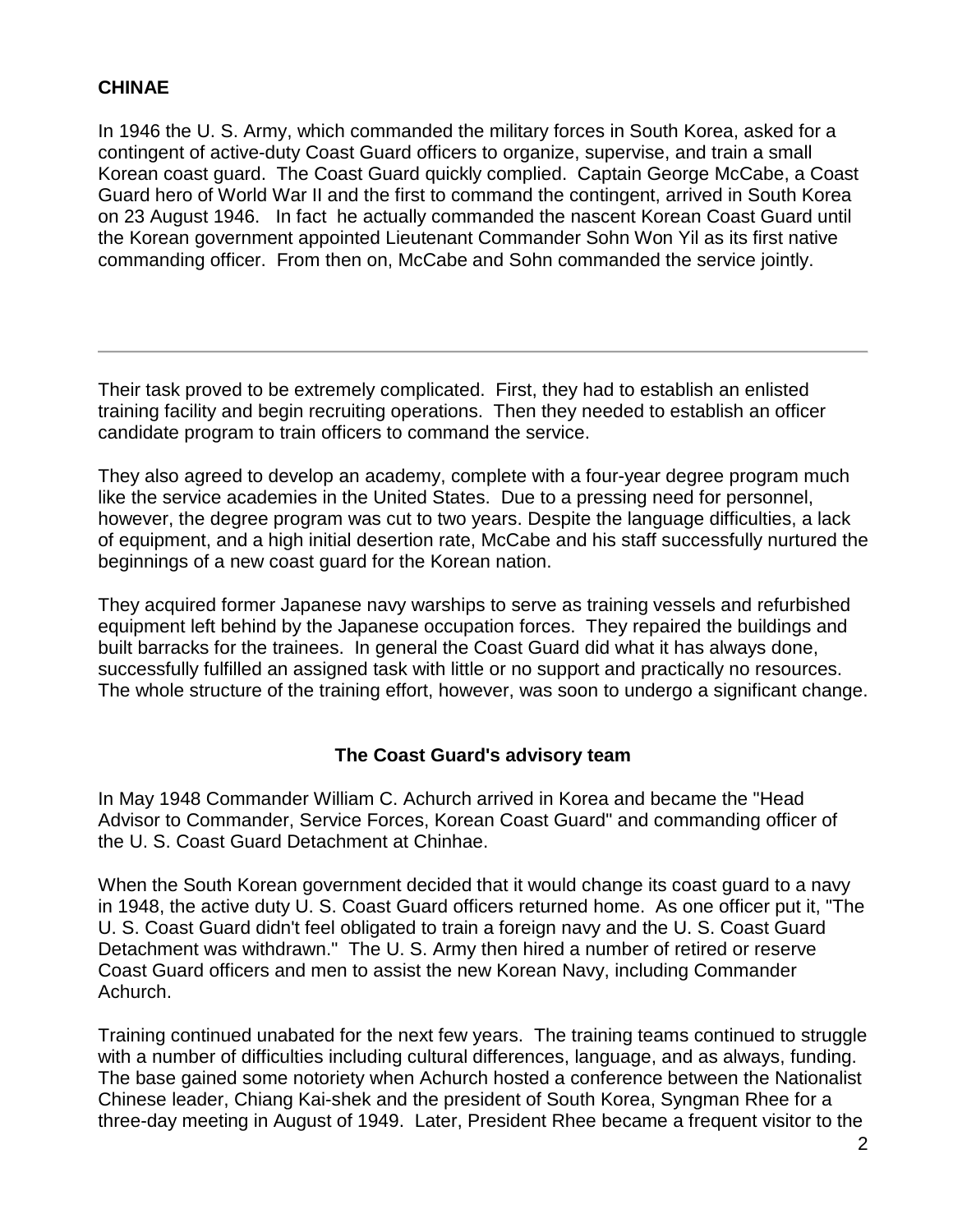base as his interest in his new navy grew. On the  $19<sup>th</sup>$  of August, 1949 a World War II Coast Guard veteran, Commander Clarence M. Speight, retired from the service for a physical disability, took over Achurch's duties as "Advisor Chief, Korean Navy." Achurch remained as the commanding officer of the Coast Guard contingent. Both men wore their uniforms proudly and carried on the operation as a Coast Guard-commanded team.

### **Invasion**

Commander Speight found himself in Taiwan preparing a new vessel for the Korean Navy when the North Koreans attacked. His wife and two children in Seoul fled to Inchon. Speight arranged for their transport on board a freighter bound for Tokyo and he then returned to Seoul. Six hundred fifty other refugees swarmed on board the freighter designed to carry only twelve passengers. Mrs. Speight and her two children stayed on the main deck for the three-day trip despite the cold weather and rain. Speight barely managed to leave Seoul and watched as the large bridge over the Han River was blown up. After crossing the river on a small boat, he eventually made it to Pusan where he met up with Commander Achurch. Both were ordered back to the United States in July. So ended the Coast Guard's role in creating a navy for South Korea.

### **Ocean / Weather Stations**

The ocean station program, established before World War II, proved to be a vital war-time Coast Guard task and was perhaps the most direct contribution made by the Coast Guard to the United Nations' effort. Cutters assigned to the stations carried teams of meteorologists from the U. S. Weather Bureau. These men carried out weather observations, assisted by specialists in the Coast Guard crew. The cutters also served as aids to navigation by providing checkpoints for military and commercial maritime and air traffic and communication "relay" stations for aircraft on transoceanic flights. They provided needed medical services to merchant ship crews as well as any others in need and served as search and rescue platforms. Some aircraft actually ditched near the cutters and were quickly rescued, such as the famous rescue of the *Bermuda Sky Queen* by the crew of the *Bibb* in 1947.

Coast Guard cutters were stationed at two ocean stations in the Pacific prior to the outbreak of the Korean conflict. In concert with the Navy, the service decided to add three additional stations in the North Pacific. The new stations provided complete weather data and greater search and rescue coverage for the growing trans-Pacific merchant and military traffic brought on by the Korean conflict. Indeed, 95 percent of the war material bound for Korea went by ship but nearly half of the personnel went by air, making the ocean station vessels a vital link in the United Nations' logistic effort.

Furthermore, the Coast Guard established a chain of air search and rescue detachments on islands throughout the Pacific to supplement the search and rescue capabilities of the Ocean Station cutters. Cutters were also assigned to these search and rescue stations to augment their search and rescue capabilities.

With the addition of the new stations, the Coast Guard needed to find vessels to augment the already extended cutter fleet. Fortunately a ready source existed within the mothball fleets of the Navy. The Navy turned over a number of destroyer escorts, which the Coast Guard commissioned as cutters. The old war-horses had served as convoy escorts in World War II,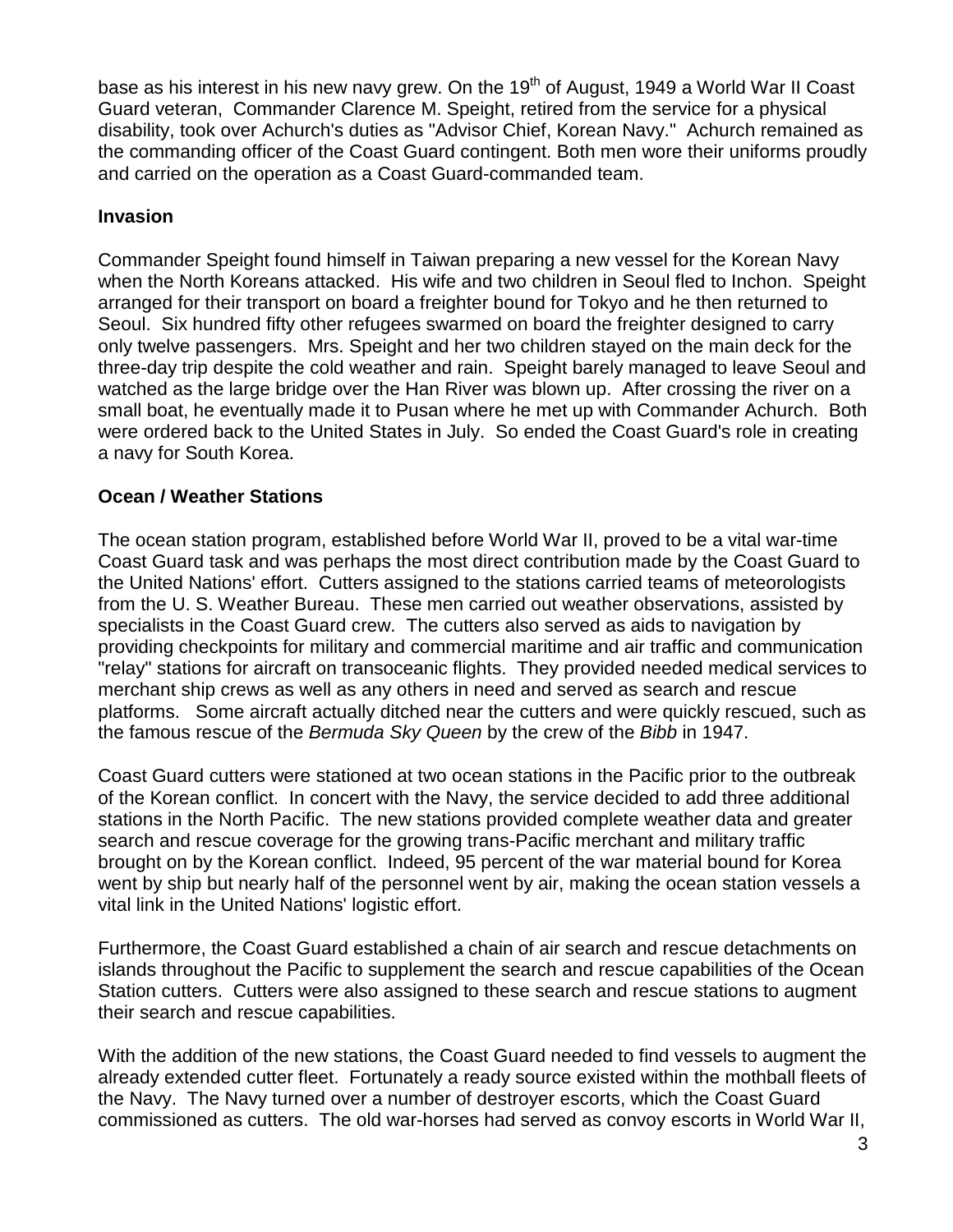33 of which had been manned by Coast Guard crews during the war. These vessels were refitted with a shelter on the stern for weather balloon storage and armed with depth charges and a variety of anti-aircraft weapons. The first two to join the Coast Guard fleet were the *Koiner* and the *Falgout*. Once commissioned, the new cutters underwent shakedown training under the supervision of the Navy and then sailed to their new homeports.

Ocean station duty could be monotonous at one moment and terrifying the next, as the vessels rode out storms that made the saltiest sailors green. One crewman noted: "After twenty-one days of being slammed around by rough cold sea swells 20 to 50 feet high, and wild winds hitting gale force at times, within an ocean grid the size of a postage stamp, you can stand any kind of duty."

The *Koiner's* operations provide a good example of the duty. After she arrived in Seattle, where she joined the cutters *Bering Strait*, *Klamath*, *Winona*, and the *Wachusett*, a hodge podge fleet of ex-Navy seaplane tenders and 255-foot Coast Guard cutters, she was first sent to Ocean Station Nan in the North Pacific. There she steamed in endless circles around the ocean station for three weeks before being relieved by the cutter *Lowe*.

While on the ocean station the crew quickly fell into a routine. They assisted the five weather observers from the San Francisco office of the U. S. Weather Bureau who accompanied each patrol. Radar and radio were manned around the clock. Twice daily the crew launched 6-foot diameter helium filled balloons that measured air temperature, pressure, and humidity to an altitude of 10 miles. They launched another smaller balloon to measure wind speed and direction.

The crew also checked the temperature of the water every four hours down to a depth of 450 feet with a bathythermograph instrument. These cutters also served as a floating aid to navigation. They contacted passing aircraft and ships by radio and provided radar and navigation fixes. Such contact with anyone from the outside world, even if only for a brief moment, at least broke up the monotony for the crew. Then there were the daily drills such as fire, collision, and boat drills. For recreation they had movies, pistol matches, skeet shooting, volleyball games, and fishing. Though this was often enough to keep from going stir crazy, the crew invariably counted the days until their next liberty.

After returning to Seattle the crew of the destroyer escort received welcome liberty. Then she set sail for Ocean Station Victor, midway between Japan and the Aleutian Islands, via the Midway Islands. While at Midway she stood search and rescue standby duty, then set sail for Victor for another three-week tour of duty. When relieved there, she sailed on to Yokosuka, Japan for a twelve-day layover, which included liberty for all hands. Afterward she steamed once again out to the North Pacific to Ocean Station Sugar. Another three weeks later her relief arrived and the *Koiner* returned to Seattle. And so it went, month by month, year by year.

These cutters assisted a number of merchant ships and aircraft that were transiting the North Pacific during the war. The *Forster* assisted the largest number of vessels while on patrol. Her crew searched for and found the MV *Katori Maru* drifting and burning on 16-17 August 1952. Thereafter they assisted five more merchant and fishing vessels. The Pacific ocean station cutters in all assisted over 20 merchant and Navy vessels, including one transoceanic airliner during the war.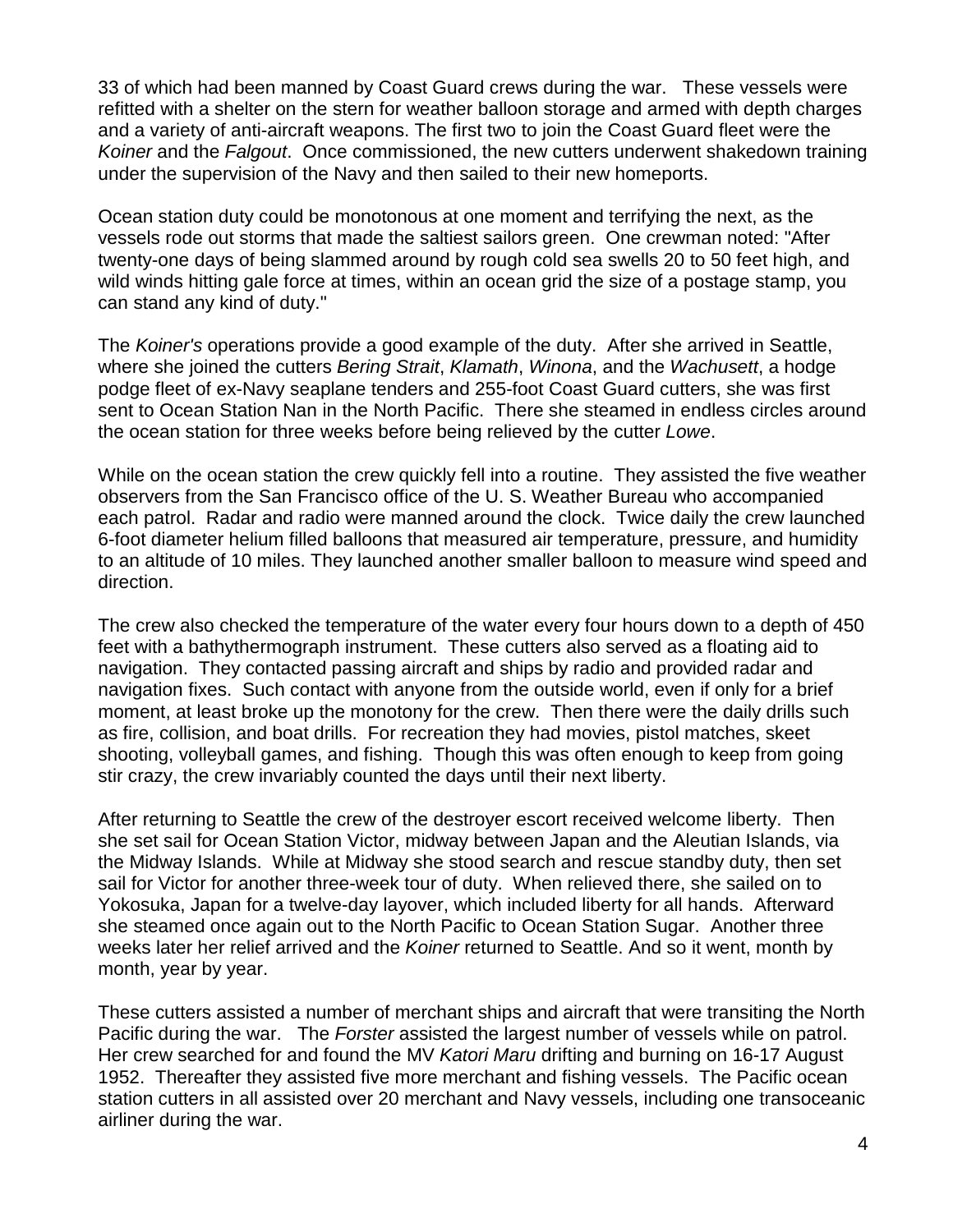During 1950 Station Nan was the busiest of all the ocean stations, reporting that the cutters gave 357 radar fixes per patrol. Each patrol averaged over 700 hours on station. The cutters steamed an average of 4,000 miles per patrol. These numbers increased considerably after the patrols were lengthened and expanded after the start of the Korean conflict. Twenty-four cutters served on the stations that fell within the perimeters of the Korean conflict and thus, they and their crews earned the Korean Service Medal. Unsung but always ready, the cutters insured the timely and safe arrival of United Nations' troops and supplies throughout the Korean conflict.

### **PACIFIC SEARCH AND RESCUE AIRSTATIONS**

The Coast Guard established a number of Pacific air search and rescue detachments throughout the Pacific in support of the Korean operation. The Coast Guard commissioned air detachments on Wake and Midway islands and increased the strengths of the existing detachments at Guam, Hawaii, and the Philippine Islands. They were on call, 24 hours a day, to respond to any calls for assistance.

One of the most dangerous search and rescue cases undertaken by the Coast Guard took place off the coast of mainland China in early 1953. Communist Chinese forces shot down a Navy P2V Neptune in the Formosa Strait while the aircraft was on a covert patrol along the Chinese coast. The crew ditched their burning plane and escaped into a life raft to await rescue. The Coast Guard search and rescue station at Sangley Point responded to the call for assistance by immediately scrambling one of its two Martin PBM-5G Mariner seaplanes. In command was Lieutenant "Big John" Vukic, one of the most experienced seaplane pilots in the Coast Guard. Vukic and his crew of seven took off and flew their large aircraft towards Communist China and imminent danger. They were followed by the other PBM shortly thereafter, piloted by then-Lieutenant Mitchell A. Perry.

After arriving on scene Vukic noticed that the seas were running 15-feet. Even though the survivors managed to climb into a raft he thought they must have been suffering from hypothermia. He decided to attempt an open water landing, always a dangerous affair but something he had done many times successfully. With darkness setting in he landed near the survivors. His crewman managed to pull these men on board while other crewman prepared a jet-assisted packs for each side of the aircraft. These devices, known as JATO [Jet Assisted Take-Off] packs, permitted aircraft to lift off in an extremely short take-off run. While the Coast Guard crew rescued all eleven in the raft, two other Navy crew, in a separate raft, were swept ashore and captured by the communist Chinese. Not knowing their fate, Vukic taxied his big PBM near the crash site searching for them.

After fifteen minutes, with the seas rising he gave up the search and attempted to take off. The JATO rockets fired as the PBM lifted into the air. Vukic remembered: "There was a 15 foot sea and a 25-mile wind." He feared that the heavy seas would swamp his seaplane if he waited for the seas to abate or a surface ship to come to their aid. Weighing each of the consequences, he decided to fly. Vukic noted that: "Everything was rolling very well and I thought it was in the bag. And so I fired my JATO bottles to help my plane get airborne." Suddenly the plane lurched to the left. He saw the left wing float rise above the sea but the port engine seemed to be losing power. He quickly decided to ditch and made for the crest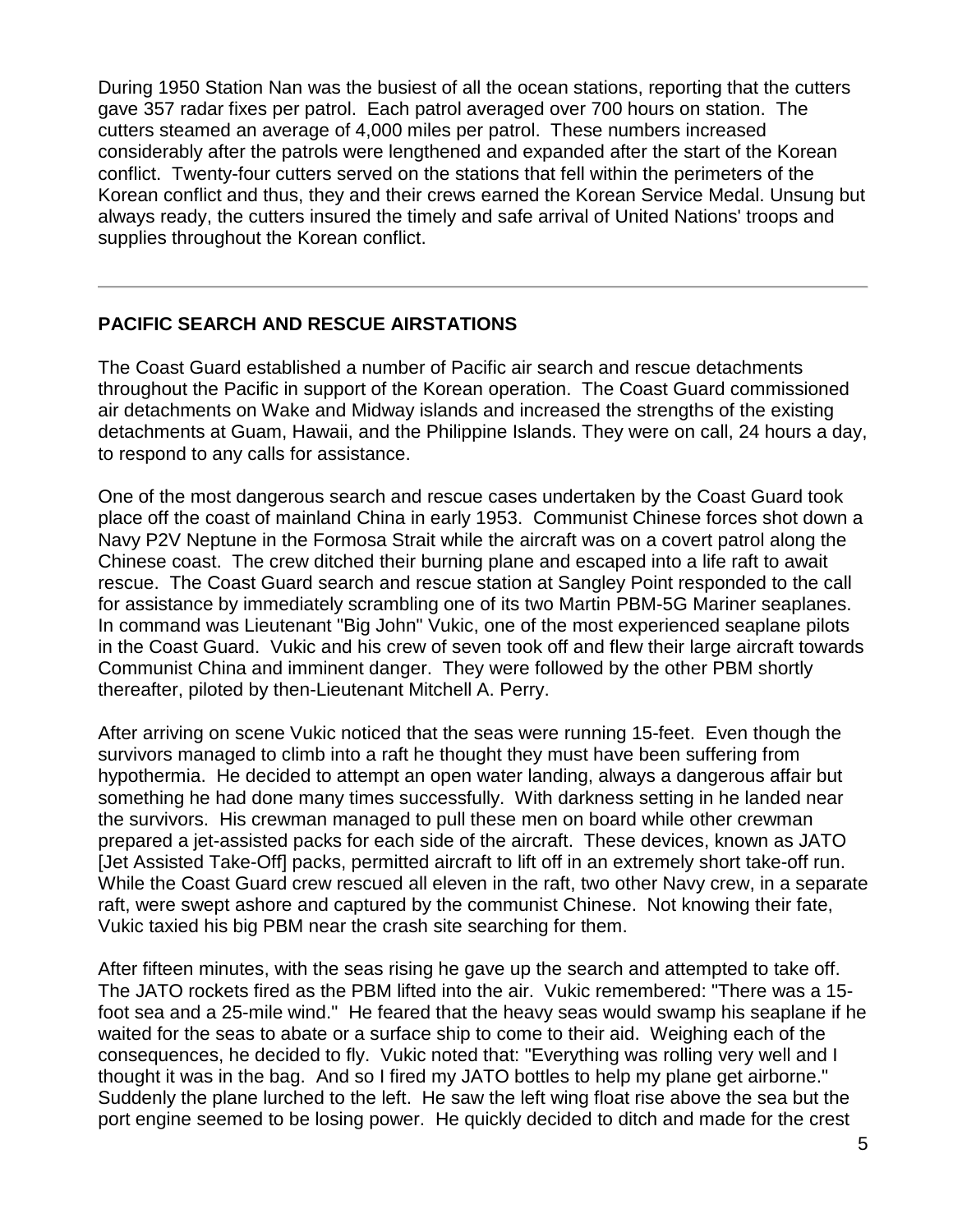of a wave with the plane's hull. "My seat suddenly broke and that was the last thing I knew." The PBM slammed back into the sea and broke up. Once again the Navy survivors were back in the water, at least, the seven that survived this crash. Vukic managed to escape as well and inflated a raft. He pulled two surviving Navy crew in with him. He said "We were so cold we didn't care who got us, just so they had a fire to keep us warm." Two others of his Coast Guard crew, Aviation Machinists Mate Joseph Miller and Aviation Mechanic Robert Hewitt, also managed to escape before the PBM sank. These men were eventually rescued by the Navy destroyer U.S.S. *Halsey Powell* later that night. But the other five Coast Guard and four Navy crewmen perished. Apparently some of these nine men escaped the sinking PBM but were captured by Communist Chinese forces and executed as spies. All five of these Coast Guardsmen, who had died in the line of duty, were awarded the Gold Lifesaving Medal posthumously.

### **PORT SECURITY**

Anticommunist sentiment in the country, already at a fever pitch after the communist victory in China the year before, was only aggravated by the North Korean attack. As a result, the government reacted against domestic communist activity. President Harry Truman signed Presidential Executive Order 10173, thereby implementing the Magnuson Act, which authorized the Coast Guard to conduct duties it had carried out during both World Wars to insure the security of U. S. ports "from subversive or clandestine attacks." The Coast Guard established port security units to take charge of and secure the major ports of the United States. Their function was to prevent sabotage and insure the timely loading and sailing of merchant ships, especially those sailing to Japan and Korea to deliver ammunition needed by the United Nation forces.

The most controversial power extended to the Coast Guard was the authority to check the backgrounds of merchant sailors, longshoremen, warehouse employees and harbor pilots, in order to determine their loyalty, or lack thereof, to the United States. The immediate problem with implementing these duties was the lack of personnel. There was no organized reserve program of any great scale as the World War II program had been emasculated with the demobilization of the United State's military at the end of the war. Indeed, in June 1949 there were only 252 enlisted reserve personnel, and a few women SPARs [the nickname of the Coast Guard's Women's Reserve] working at headquarters. The President, through a supplemental appropriation, approved the immediate increase in financing necessary to implement an organized reserve. The budget for the following year did show a substantial funding increase that permitted the Coast Guard to expand and develop an adequate reserve to meet the service's new demands.

Fears of a Eastern-bloc freighter sailing into a port, armed with a nuclear bomb, gave the service a unique Cold War task. Since the Soviet Union and its communist allies had no long-range bomber force and ballistic missiles were ten years in the future, delivery of a bomb by a vessel sailing into an unsuspecting port and then being detonated was the most likely form of nuclear attack on the United States. From August 1951 every vessel entering into a U. S. anchorage had to notify Customs of its intended destination and cargo 24 hours before it was to arrive. The names of these vessels were passed to the appropriate Captain of the Port and Coast Guard patrol boats identified and checked each, boarding and examining those that appeared suspicious.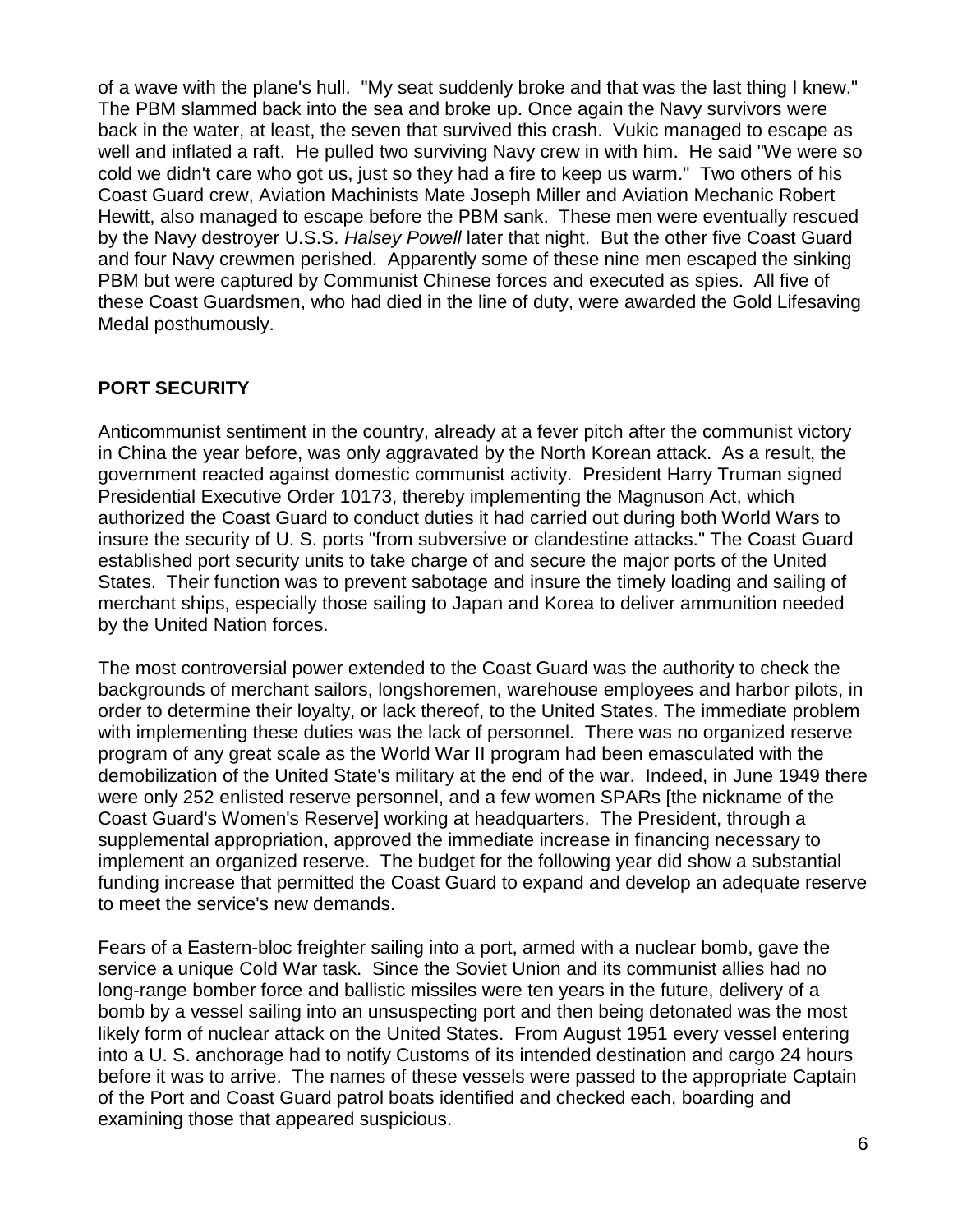The boats patrolling harbor entrances in the major ports were occupied 24 hours a day and in New York, for example, there were two stations on continuous duty. For the next two years off the coast of New York, near the Ambrose lightship station, the Coast Guard inspected over 1,500 ships. Each of the two patrols inspected an average of 40 vessels per month with each inspection lasting four hours. Armed with Geiger counters, they searched for atomic weapons, general explosives, and bacteriological weapons. Fortunately, the patrols never encountered anything worth reporting.

Another Coast Guard security duty that had a direct impact on the combat in Korea was that of the men who supervised the loading of high explosives on board merchantman. Special explosive loading detachment teams conducted the incredibly dangerous job of supervising the loading of ammunition. It was sometimes conducted under the most primitive conditions. On the coast of Oregon, for example, ammunition was transported from the Umatilla Ordnance Depot to a loading site on the Columbia River about 10 miles downstream from the Depot.

A privately owned tow and barge company held the contract for transporting government goods down the river. Coast Guard officers and men supervised the loading of the ammunition onto barges that each held 500 tons. Typically one powered vessel would push two barges at a time down the 200 miles to the Beaver Ammunition Storage Point, accompanied by an armed Coast Guardsman. The ammunition was then loaded onto cargo vessels for transportation to Korea.

### **LORAN STATION AT PUSAN**

The LORAN [LOng Range Aid to Navigation] station at Pusan is one of the truly unsung Coast Guard stories of the war. Established to assist the growing air and sea traffic brought on by the Korean conflict, the station's crew has the distinction of being the only Coast Guard personnel serving under a Coast Guard command on the peninsula during the fighting. It was code named ELMO-4.

The prospective commanding officer of the station, Lieutenant John D. McCann, USCG, reconnoitered the area around the city of Pusan, which gave the LORAN station its official Coast Guard designation, and picked a hill some twenty miles from the city. His crew consisted of twelve men who served on a one-year tour. On June 6 1952 the U. S. Air Force generously agreed to support the station logistically, relieving the 14<sup>th</sup> Coast Guard District of such responsibilities. The support included providing for the security of the station.

Despite attacks by local vandals and some guerrilla units, as well as a typhoon in August of 1952, construction progressed with the assistance of units of the U. S. Army and logistically supported by the U. S. Air Force. By the time ELMO-4 was ready to begin operation the station boasted modern plumbing, electric clothes washing machines, and a hot water heater. McCann noted "We are probably living on one of the most comfortable bases in Korea. But don't forget that we built it ourselves. Last August all we had were tents."

The only Coast Guard outfit stationed in Korea began transmitting its signal on 5 January 1953. In concert with the other eight Coast Guard-manned LORAN stations in the Far East, including stations O'Shima Island in Tokyo Bay, Iwo Jima, and Okinawa, these lonely Coast Guard outposts provided around-the-clock navigation assistance to United Nations' maritime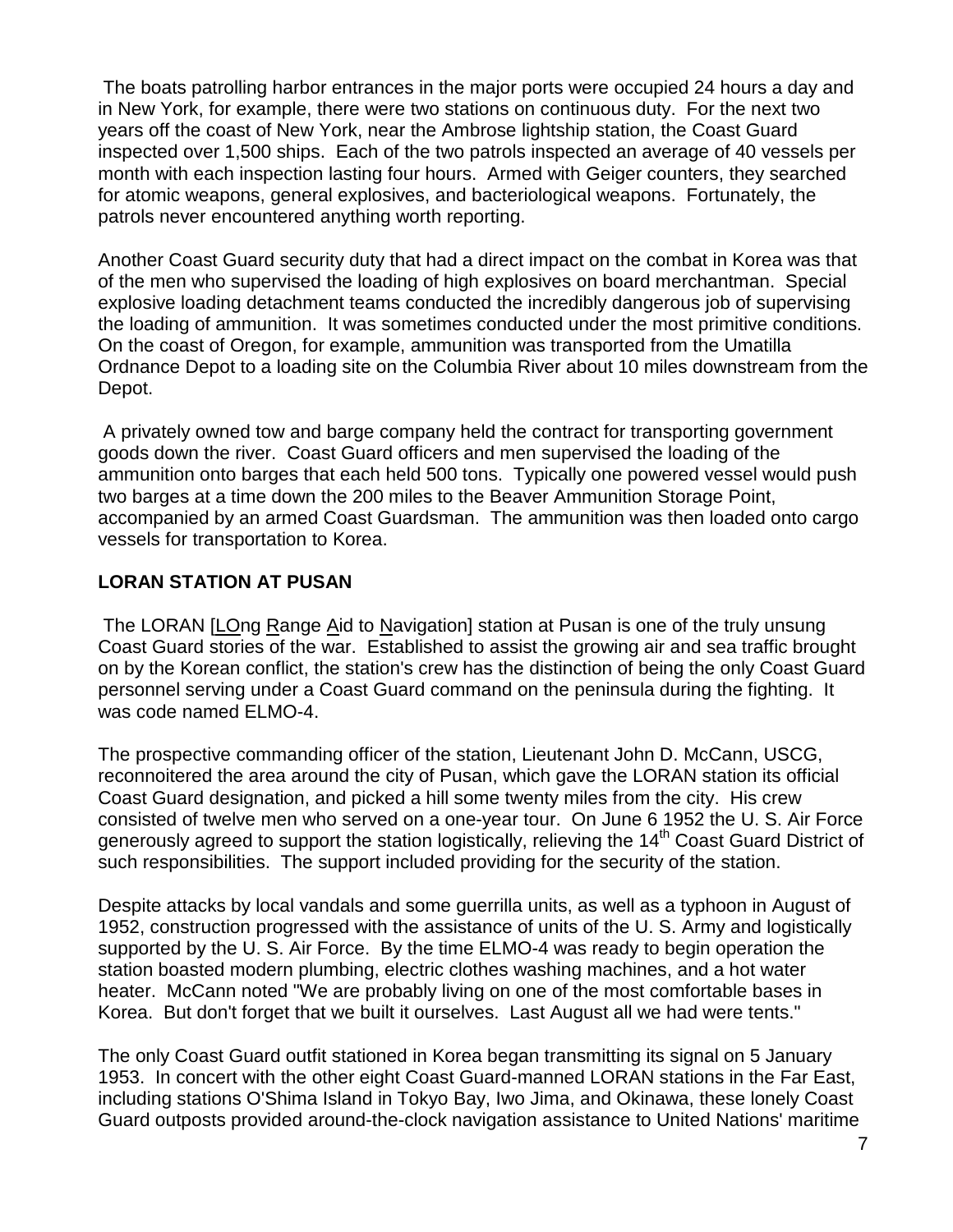and air forces. Every UN vessel and aircraft utilized the new technology that permitted navigation under any weather conditions during the day or night, provided courtesy of the United States Coast Guard.

With the signing of the cease-fire on 26 July 1953, the Coast Guard, as it had after World War II, demobilized quickly. The Coast Guard abandoned the ocean stations added for wartime purposes and decommissioned the destroyer escorts. All of the overseas air detachments and search and rescue stations were decommissioned as well and the service returned to its normal peacetime operations.

Coast Guard operations during the Korean War supported the United Nations' efforts to throw back the Communist invaders. Coast Guard Merchant Marine Inspection and Port Security forces insured the safe and timely loading and departure of munitions and supplies bound for the troops in Korea. The Coast Guard also supported the transport of combat troops to Korea. Manning the lonely ocean stations in the middle of the Pacific, day in and day out, cutters on these stations provided navigation support and stood by for rescue, if need be, to transports, freighters, and aircraft bound for the far Pacific. Coast Guard air detachments stood by as well, ready to assist any in need. Finally, the Coast Guard LORAN chain provided the most direct support of any Coast Guard operation to the combat and logistic efforts against the Communist invasion of South Korea. As it had during the air offensive against Japan during World War II, Coast Guard LORAN stations provided around the clock precise navigation assistance to all U.N. vessels and aircraft throughout the far Pacific.

The Korean War left a number of legacies for the Coast Guard. Port security became a preeminent mission of the service in large part due to fears generated by the Cold War. Force levels had increased to well over what they were before North Korea invaded its neighbor. Indeed, the service almost doubled in size from its 1947 low of just over 18,000 men and women until June, 1952 when 35,082 officers and enlisted men served on active duty, including 1,600 reservists. Women also continued to serve in the Coast Guard, albeit in far fewer numbers than served during World War II. In November 1952, 215 SPAR officers and 108 enlisted SPAR's served in the reserve and 15 officers and 19 enlisted served on active duty. The final and, perhaps, most important legacy was that the future leaders of the service would look for a more active role for the Coast Guard in any conflict. Worried that its vital duties during the Korean War still left the Coast Guard in obscurity, future commandants would offer Coast Guard forces for use in combat. This is exactly what happened some ten years later during the Communist onslaught in Vietnam.

## **Coast Guard Units Eligible for the Korean Service Medal**

### **1950-1954**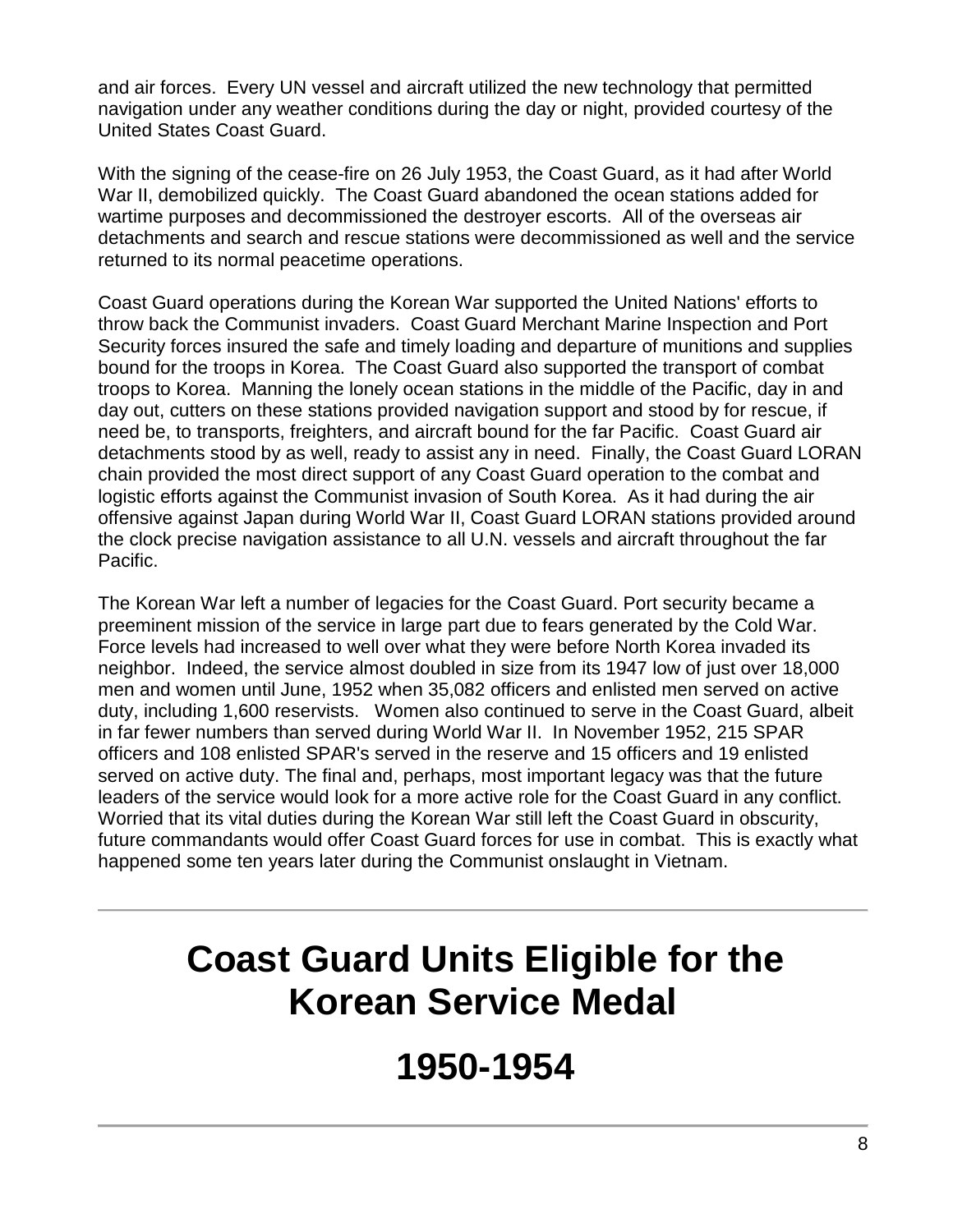USCGC *Bering Strait*; WAVP 382

USCGC *Chautauqua*; WPG 41

USCGC *Durant*; WDE 489

USCGC *Escanaba*; WPG 64

USCGC *Falgout*; WDE 424

USCGC *Finch*; WDE 428

USCGC *Forster*; WDE 434

USCGC *Gresham*; WAVP 387

USCGC *Ironwood*; WAGL 297

USCGC *Iroquois*; WPG 43

USCGC *Klamath*; WPG 66

USCGC *Koiner*; WDE 431

USCGC *Kukui*; WAK 186

USCGC *Lowe*; WDE 425

USCGC *Minnetonka*; WPG 67

USCGC *Newell*; WDE 442

USCGC *Planetree*; WAGL 307

USCGC *Pontchartrain*; WPG 70

USCGC *Ramsden*; WDE 482

USCGC *Richey*; WDE 485

USCGC *Taney*; WPG 37

USCGC *Wachusett*; WPG 44

USCGC *Winnebago*; WPG 40

USCGC *Winona*; WPG 65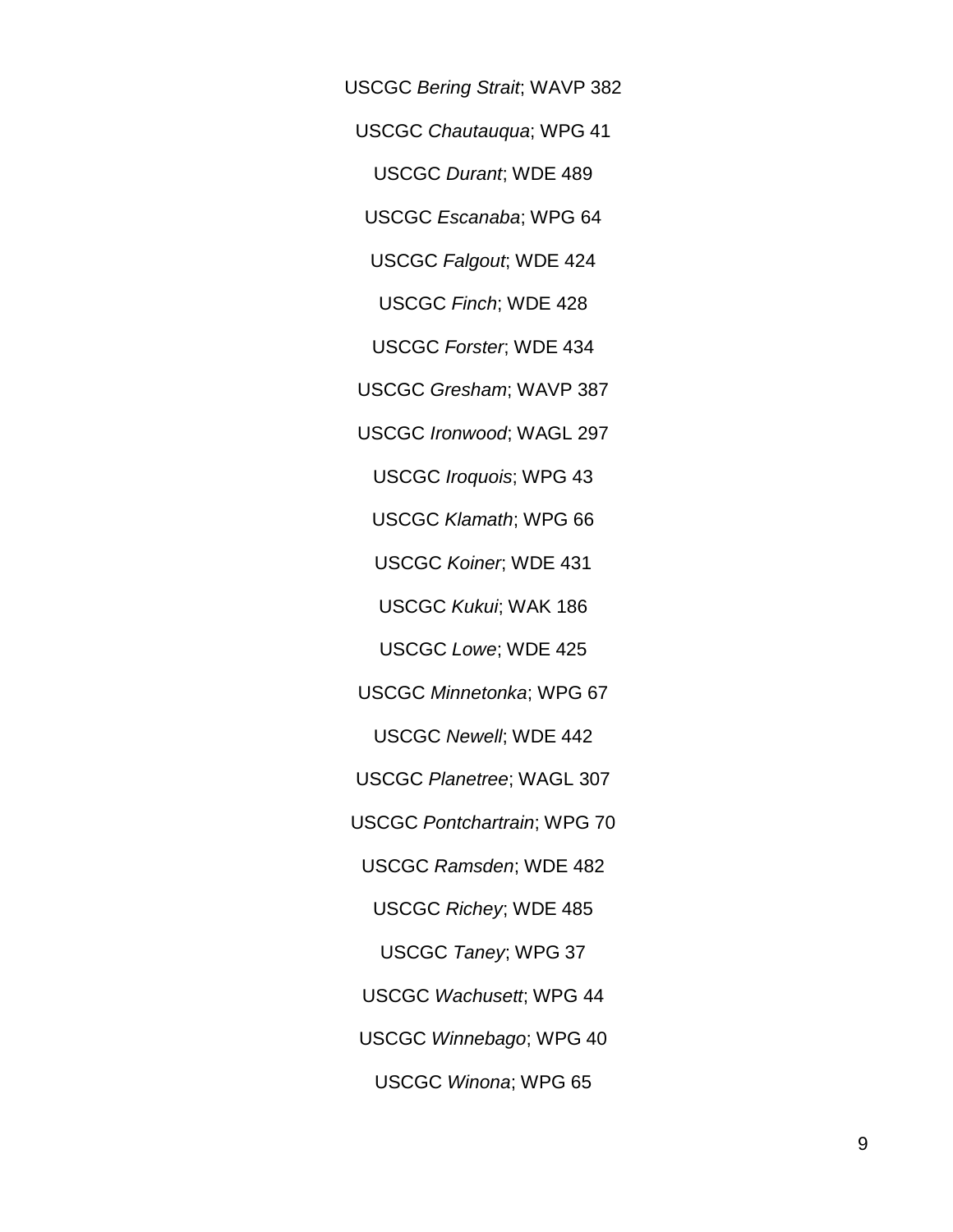Commander, Coast Guard Far East Section, Tokyo Coast Guard Merchant Marine Detachment, Japan LORAN Station Bataan LORAN Station Pusan LORAN Station Ichi Banare, Okinawa LORAN Station Iwo Jima LORAN Station Matsumae, Hokkaido LORAN Station Niigata, Honshu LORAN Station Oshima, Honshu LORAN Station Riyako Jima LORAN Station Tokyo, Honshu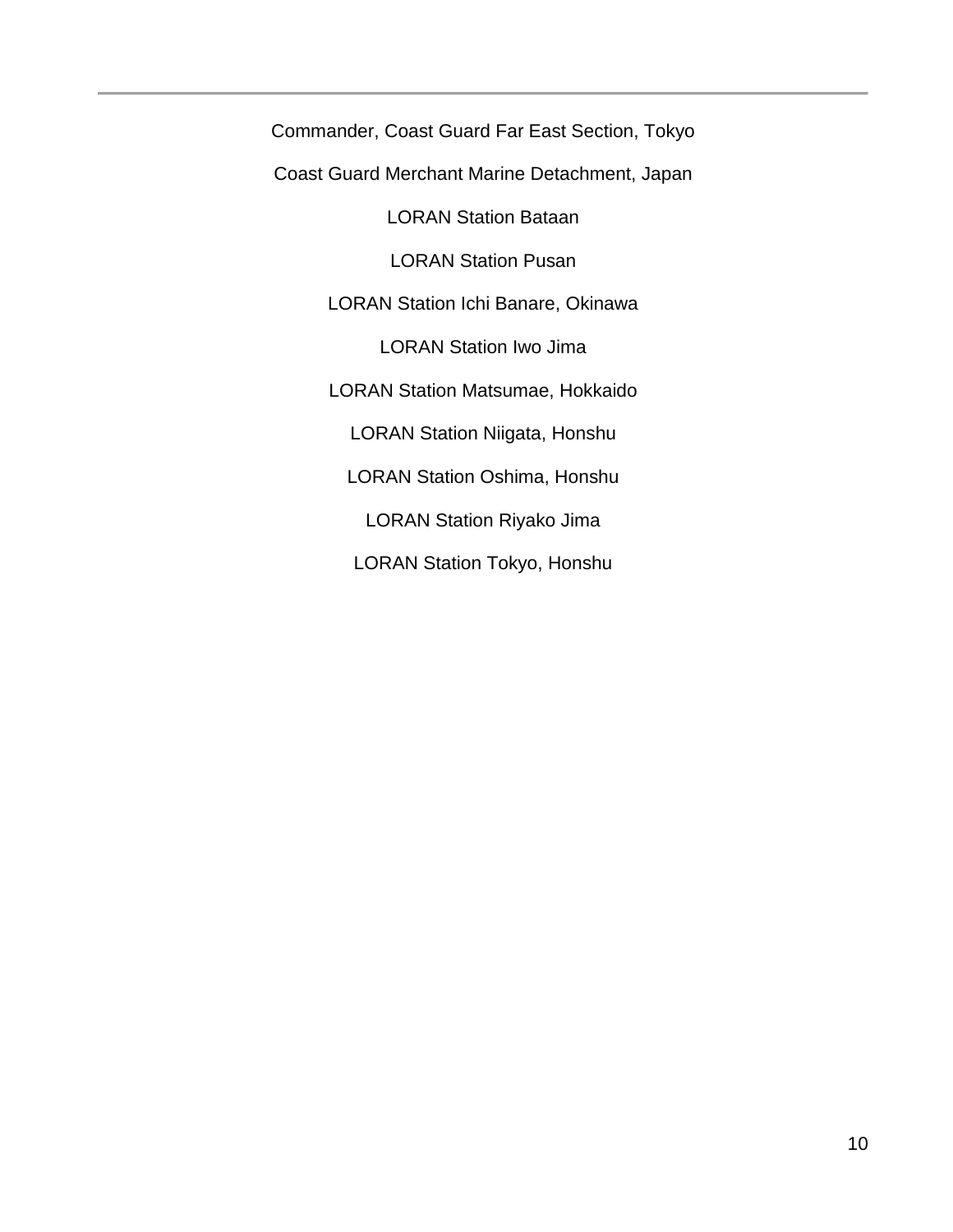### **U. S. COAST GUARD KOREAN WAR CHRONOLOGY**

### 26 JUNE 1950

Retired Coast Guard officers, hired to help train the Korean Navy, are ordered to evacuate the Korean peninsula. The first Coast Guard contingent arrived in South Korea on 13 September 1946 to train a Korean "coast guard." The active duty officers came back to the U.S. when the Koreans decided to establish a navy in lieu of a "coast guard." Retired officers were then recruited to train the nascent naval force.

### 9 AUGUST 1950

Congress enacts Public Law 679, known as the Magnuson Act, which charged the Coast Guard with ensuring the security of the United States' ports and harbors, reinstituting a duty carried out during both World Wars. The Coast Guard establishes 29 new port security units to fulfill the task. The primary concern of the Coast Guard was to prevent sabotage of military cargoes bound for Japan and Korea. The law also authorized the Coast Guard to determine the loyalty of U.S. licensed merchant sailors, one of the more controversial duties assigned to the service since the Coast Guard enforced Prohibition.

### 20 JUNE 1951

The Coast Guard commissions two former-Navy destroyer escorts, the *Foster* and *Koiner*, the first two of a total of twelve that ultimately join the Coast Guard fleet. They were assigned to newly established ocean-weather stations in the Pacific designed to assist merchant and air traffic bound to and from the Korean peninsula. They provided accurate and up to date weather information, served as radio relay stations, and search and rescue platforms. The Coast Guard established new air search and rescue stations on Wake, Midway, and Adak islands as well.

### 20 DECEMBER 1951

The cutter *Koiner*, homeported at Seattle, assisted the tanker *Bulkfuel* and escorted it to safety.

### 16-17 AUGUST 1952

The cutter *Forster*, while on Ocean Station Sugar, searched for and found the merchant vessel *Katori Maru* drifting and burning. The vessel was not salvageable and sank soon thereafter.

### 16 OCTOBER 1952

The Coast Guard establishes a Merchant Marine Detail in Yokohama, Japan to deal with the increased merchant marine traffic through Japan as a result of the Korean conflict.

### 5 JANUARY 1953